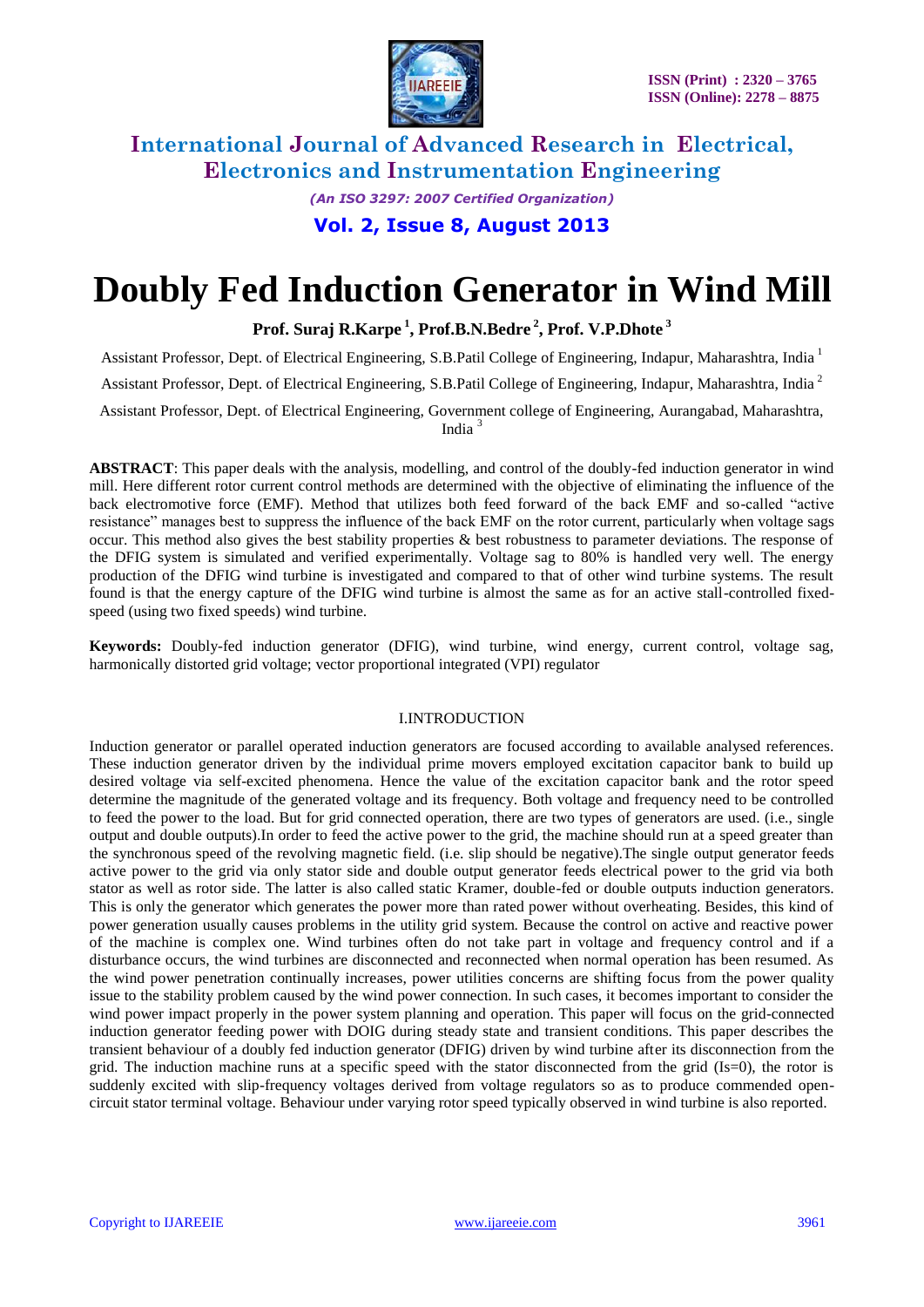

*(An ISO 3297: 2007 Certified Organization)*

### **Vol. 2, Issue 8, August 2013**



#### Fig-1: Model of DFIG in wind turbine

A commonly used model for induction generator converting power from the wind to serve the electric grid is shown in Fig.1.The stator of the wound rotor induction machine is connected to the low voltage balanced three-phase grid and the rotor side is fed via the back-to-back IGBT voltage-source inverters with a common DC bus. The network side converter controls the power flow between the DC bus and the AC side and allows the system to be operated in sub synchronous and super synchronous speed. The proper rotor excitation is provided by the machine side power converter. The general model for wound rotor induction machine is similar to any fixed-speed induction generator as follows.

A. Stator Voltage Equations is

| <b>B.</b> Rotor Voltage Equations | $V_{\text{qs}} = p\lambda_{\text{qs}} + w_{\text{ds}} + r_{\text{s}}i_{\text{qs}}$<br>$V_{ds} = p\lambda_{ds} - w_{as} + r_s i_{ds}$ |
|-----------------------------------|--------------------------------------------------------------------------------------------------------------------------------------|
|                                   | $V_{qr} = p\lambda_{qr} + (w - w_r)\lambda_{dr} + r_{sr}i_{qr}$<br>$V_{dr} = p\lambda_{dr} + (w - w_r)\lambda_{ar} + r_{sr}i_{dr}$   |
| C. Power Equations                |                                                                                                                                      |
|                                   | $P_s = \frac{3}{2}(V_{ds} i_{ds} + V_{qs} i_{qs})$                                                                                   |
| D. Torque Equation                | $Q_s = \frac{3}{2} (V_{qs} i_{ds} - V_{ds} i_{qs})$                                                                                  |
|                                   | $T_e = -\frac{3}{2} \frac{p}{2} (\lambda_{ds} i_{qs} - \lambda_{qs} i_{ds})$                                                         |
|                                   |                                                                                                                                      |

#### III. ROTOR POWER CONVERTERS

This section will detail the AC-DC-AC converter used on the rotor which consists of two voltage-sourced converters, i.e., rotor-side converter (RSC) and grid-side converter (GSC), which are connected "back-to-back." Between the two converters a dc-link capacitor is placed, as energy storage, in order to keep the voltage variations (or ripple) in the dclink voltage small. With the rotor-side converter it is possible to control the torque or the speed of the DFIG and also the power factor at the stator terminals, while the main objective for the grid-side converter is to keep the dc-link voltage constant regardless of the magnitude and direction of the rotor power. The grid-side converter works at the grid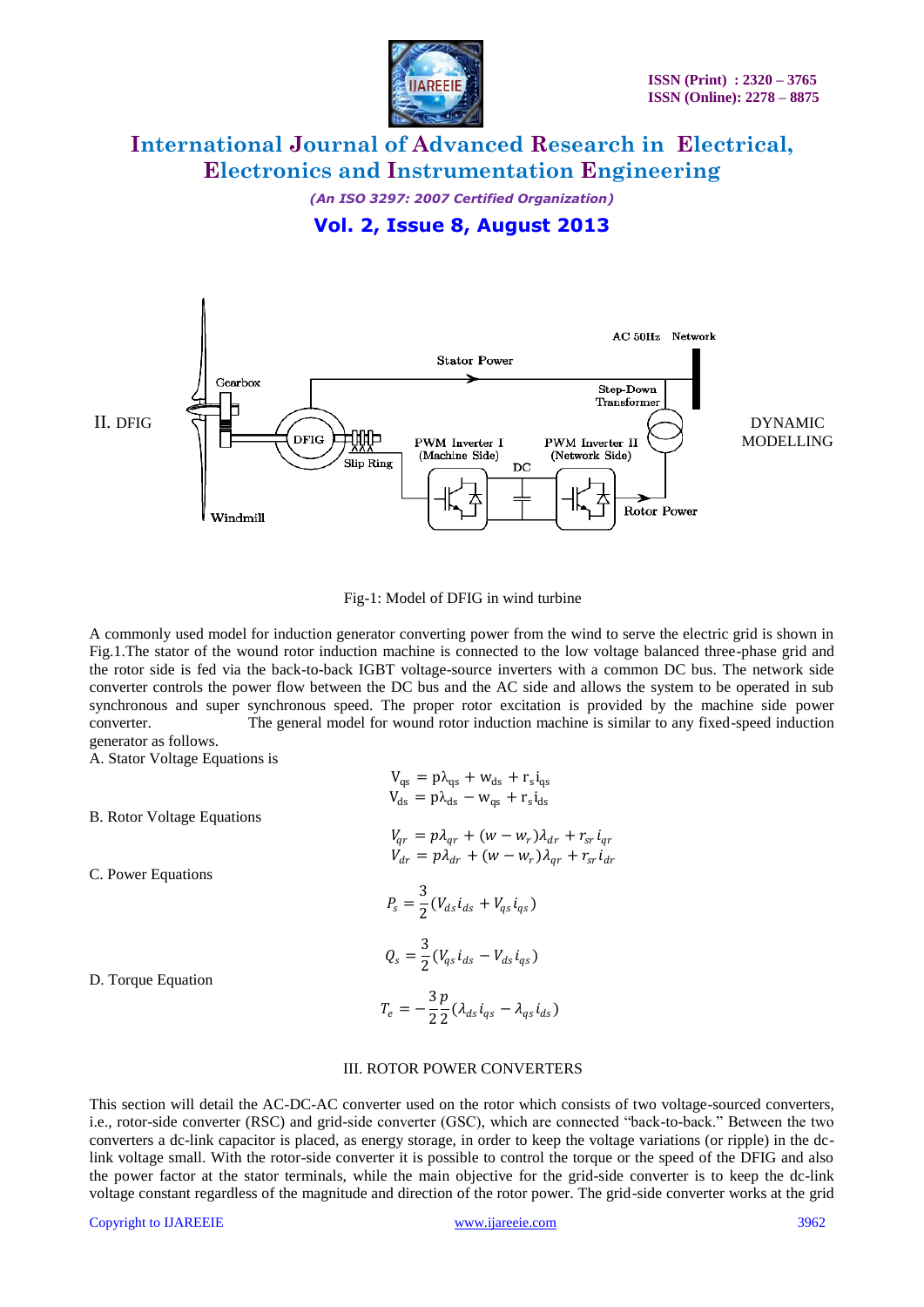

*(An ISO 3297: 2007 Certified Organization)* **Vol. 2, Issue 8, August 2013**

frequency (leading or lagging in order to generate or absorb a controllable magnitude of reactive power). A transformer may be connected between the grid-side inverter or the stator, and the grid. The rotor-side converter works at different frequencies, depending on the wind speed.

#### III.SIMULATION WORK AND RESULTS

Simulation model of Doubly Fed Induction Generator has been developed by using SIMULINK MATLAB. The simulation work has been performed for this drive system at different load conditions. Input supply voltage is 3-phase, 415 V (rms), 50 Hz & Induction Motor: 5 hp 415 V, 50 Hz, 1430 rpm induction motor is used. Also with this fig.(3) for



Fig.2 Simulink diagram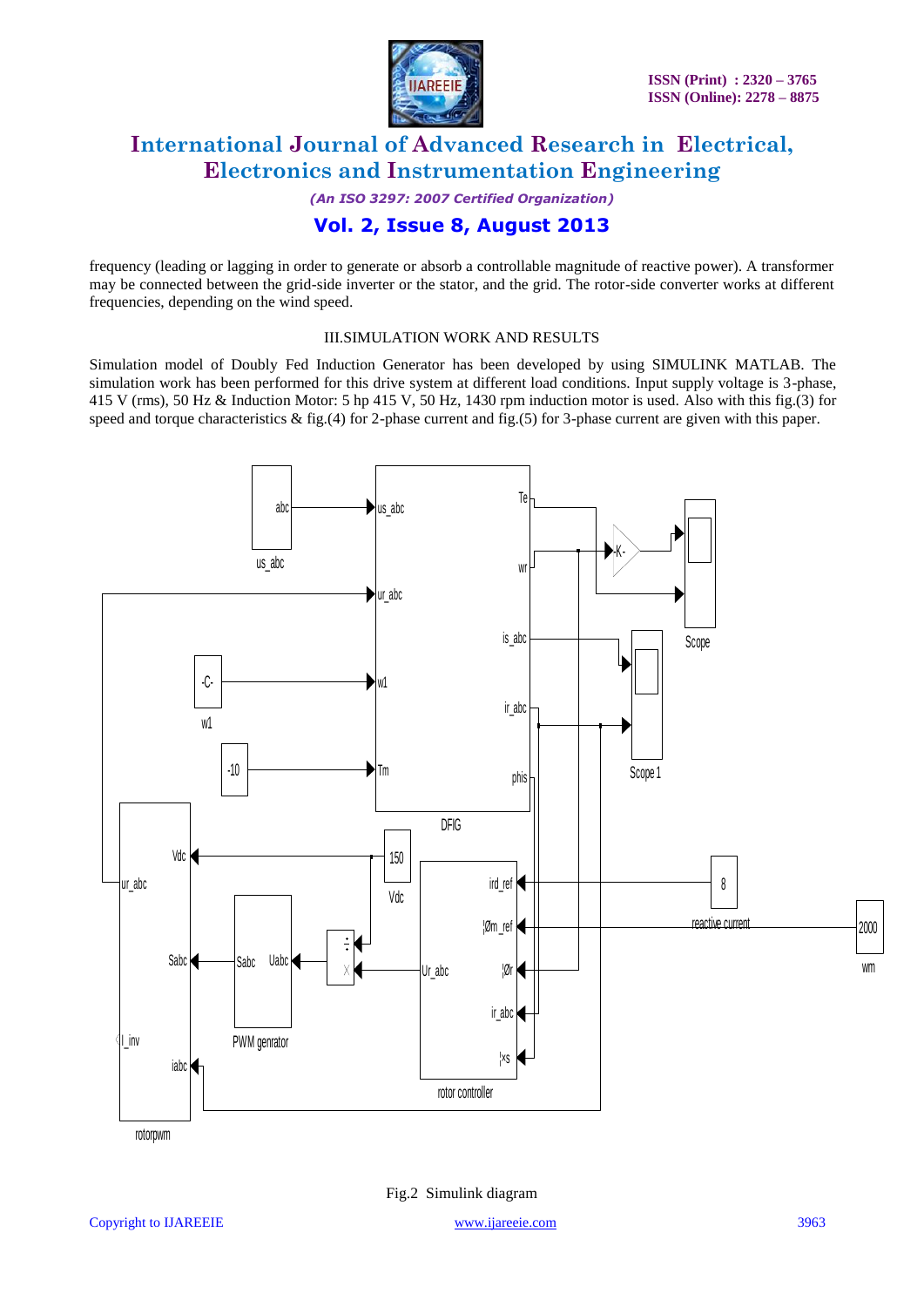

*(An ISO 3297: 2007 Certified Organization)*

### **Vol. 2, Issue 8, August 2013**



Fig.3 3-ph stator current & rotor current



Fig.4 2-ph stator current & rotor current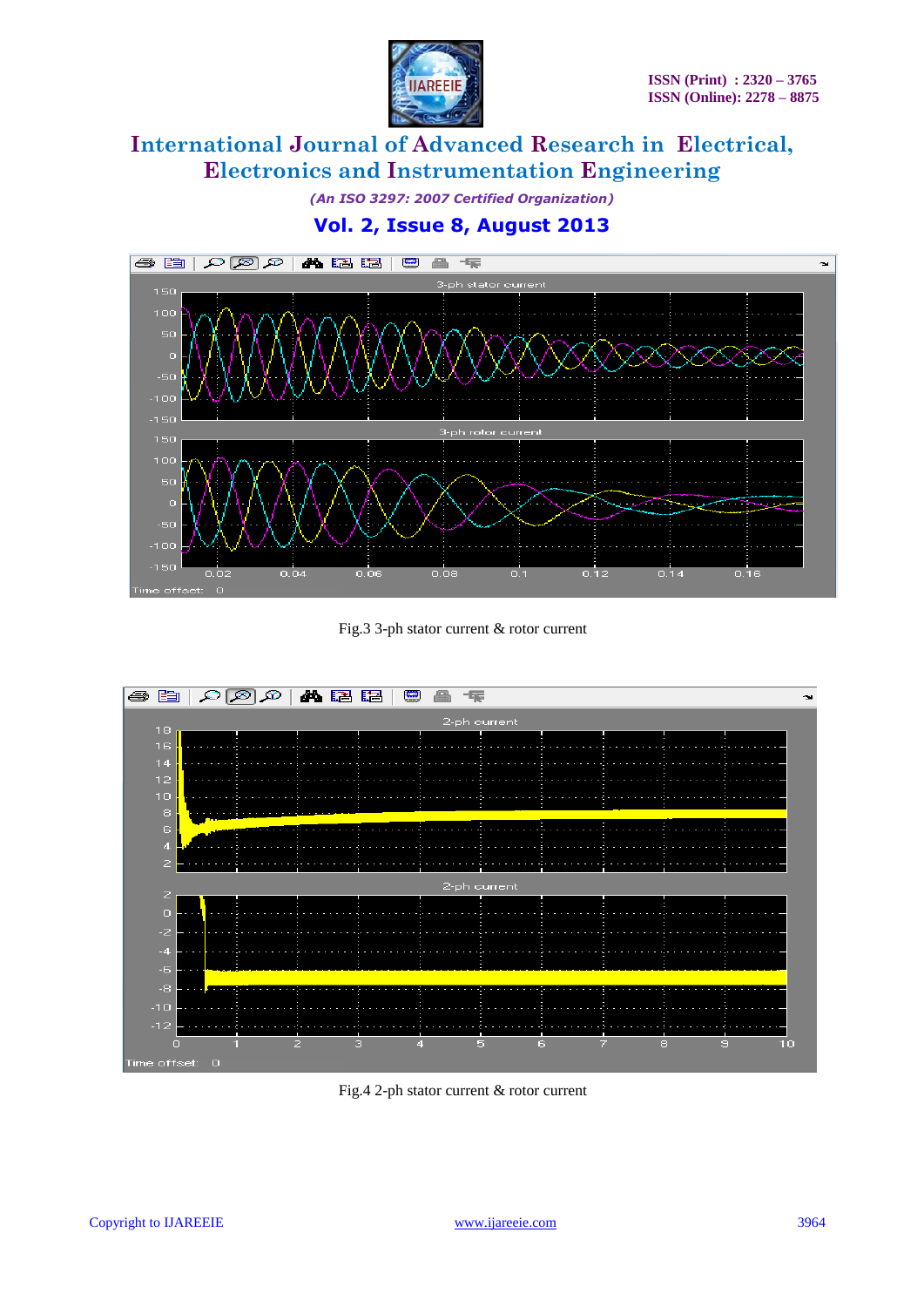

*(An ISO 3297: 2007 Certified Organization)* **Vol. 2, Issue 8, August 2013**



#### Fig.5 Speed-Torque characteristics

#### IV. CONCLUSION

In these paper, dynamic characteristics of double-fed induction generator has been studied during abnormal conditions of the grid. For this, dynamic d-q model was used to derive the dynamic equations of such machine in a synchronous reference frame. The choice of synchronous rotating reference frame makes it particularly favourable for the simulation of double-output configuration in transient conditions. When the stator is disconnected from the grid, the rotor is suddenly got excited due to slip frequency rotor voltages from the voltage regulators in order to produce the commended stator terminal voltage. So active and reactive power of the machine have been decreasing rapidly. For reactive power compensation during these conditions, rotor side converter has to supply necessary reactive power.

#### V. REFERENCES

[1] A.Tapia, G.Ostolaza and J.X. Saenz, "Modeling and control of a wind turbine driven doubly fed induction generator," *IEEE Energy Conversion*, vol. 18, pp. 194–204, June. 2003.

[2] Yazhou Lei, Alan Mullane, Gordon Lightbody, and Robert Yacamini, "Modeling of the Wind Turbine With a Doubly Fed Induction Generator for Grid Integration Studies," *IEEE Energy Conversion*, vol. 21, pp. 257–264, Mar. 2006.

[3] C. S. Demoulias and P. S. Dokopoulos, "Transient behaviour and self excitation of wind-driven induction generator after its disconnection from the power grid," *IEEE Energy Conversion*, vol. 5, pp. 272–278, 1990.

[4] P. S. Nagendra Rao and S. S. Murthy, "Performance analysis of grid connected induction generators driven by hydra/wind turbines including grid abnormalities," in *Proc.* 24th Intersociety on Energy Conversion Engineering Conference, 1989, pp. 2045- 2050.

[5] L. Wang, Ya-Feng Yang and Sung-Chun Kuo, "Analysis of Grid connected Induction Generators Under Three-phase Balanced Conditions," in *Proceedings of IEEE 2002*, pp. 413-417.

[6] J.G.Slootweg, H. Polinder, and W.L.Kling. "Dynamic modeling of wind turbine with doubly fed induction generator," in Proc. IEEE \Power Eng. Soc. Summer meeting, Vancouver, BC, Canada, Jul. 15-19, 2001.